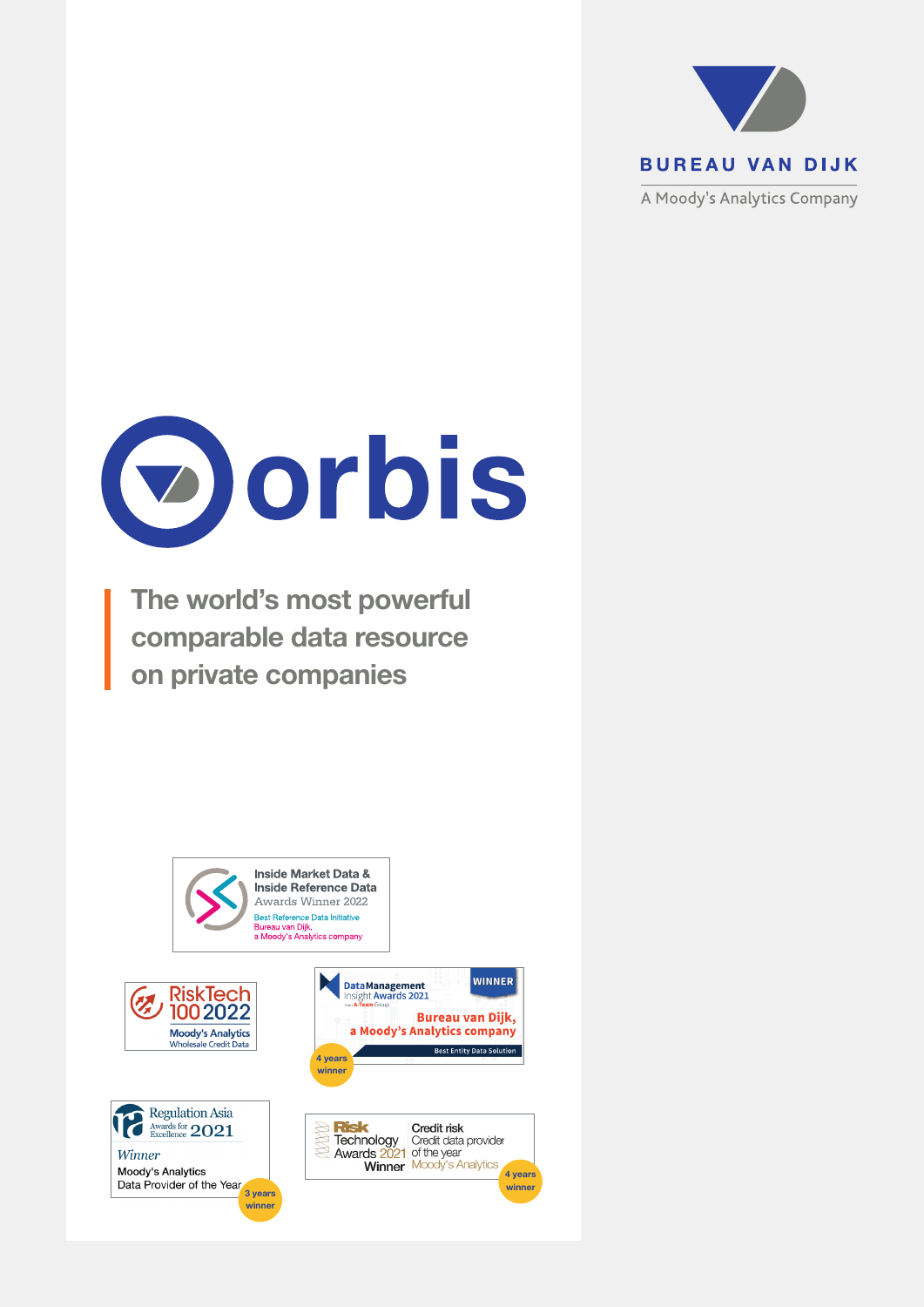# Orbis is the world's most powerful comparable data resource on private companies

Use Orbis to find, analyze and compare companies worldwide, for better decision-making and increased efficiency.

We capture, treat and standardize data from a wide range of sources to provide you with value-added company information.

#### Orbis offers you:

- information on companies in all countries
- public and private company data including banks and insurance companies
- financial strength metrics and projected financials
- scores on companies with limited financials
- associated news and independent research
- extensive corporate ownership structures and beneficial ownership information
- original as-filed documents and document ordering services
- data on individuals associated with companies
- global M&A deals and rumours
- marine vessels data
- ESG reputational risk ratings and metrics
- public tenders data
- PIEs (Public Interest Entities)
- patents and intellectual property
- royalty agreements
- PEPs and sanctions

# **I Information on companies in all countries**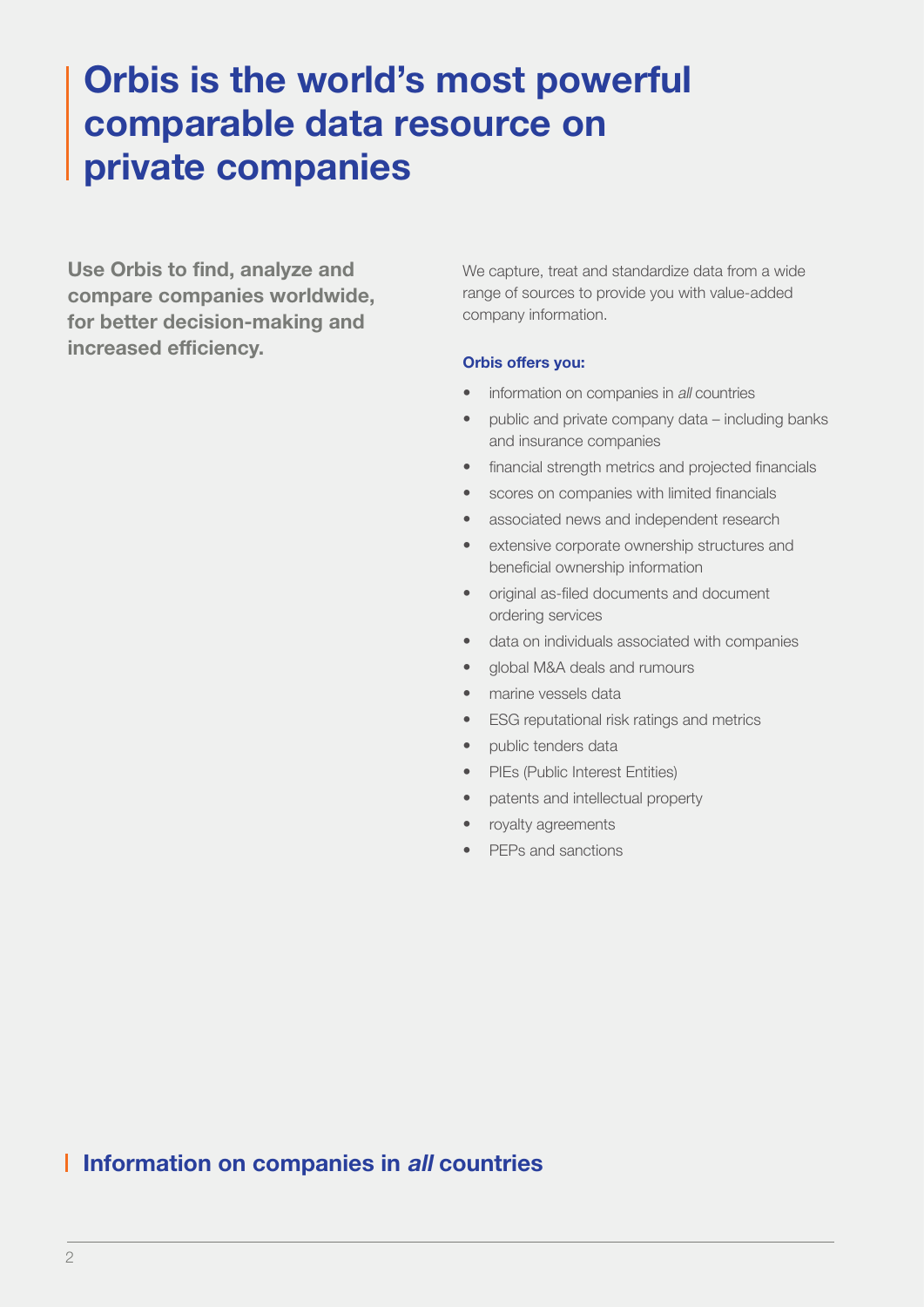# The information provided by Orbis comes from a wealth of sources, yet is instantly comparable and searchable

## Compare companies wherever they are in the world

Our reports are in standardized formats to accommodate regional variations in filing regulations and accountancy practices so you can search and compare company information across borders.

## Access the richest, most reliable private company information on the market

Even though varying legal filing obligations make it a challenge to capture private company information, more than 99% of the companies Orbis covers are private. We are committed to capturing, treating and delivering the highest quality private company information available. In cases where full financial information is not available, Orbis still provides a financial strength indicator.

# Benefit from information captured from more than 160 providers

To make sure that Orbis's data is as comprehensive, wide-ranging and detailed as possible, we collect data from more than 160 providers, as well as hundreds of our own sources, around the world. And, after carefully capturing this wide variety of information, we treat, append and standardize it to make it richer, more powerful and easier for you to interrogate.

# Search globally using comparable data

With Orbis's standardized formats, you can search for information on companies across regions and countries – using the same criteria. Possible search criteria you can use include actual financials, growth rates and estimates. Also, Orbis lets you use a single activity code when you search globally, because we've mapped international and local industry codes.

# Build precise searches

You can choose from hundreds of search criteria and combine them to create very specific searches.

# Get a clearer picture by looking at related M&A information

Orbis gives you access to M&A deals and rumours, providing you with exceptional coverage of deals and mergers across the globe.

# Gain a quicker and more thorough understanding of corporate structures and hierarchies

Orbis helps you learn more about the ownership structures of companies by offering comprehensive lists of:

- direct and indirect subsidiaries and shareholders
- a company's degree of independence
- a company's ultimate owner
- other companies in the same corporate family

We also offer information on beneficial owners – giving you the ability to set your own level-of-ownershippercentage threshold, based on your appetite for risk.

Our ownership data is highly regarded for its scope and accuracy. We collect, append and complement the information we receive from our information providers, as well as a variety of additional sources, including:

- official registers, such as SEC filings and stock exchanges
- annual reports
- private correspondence
- telephone research
- company websites
- newswires
- M&A intelligence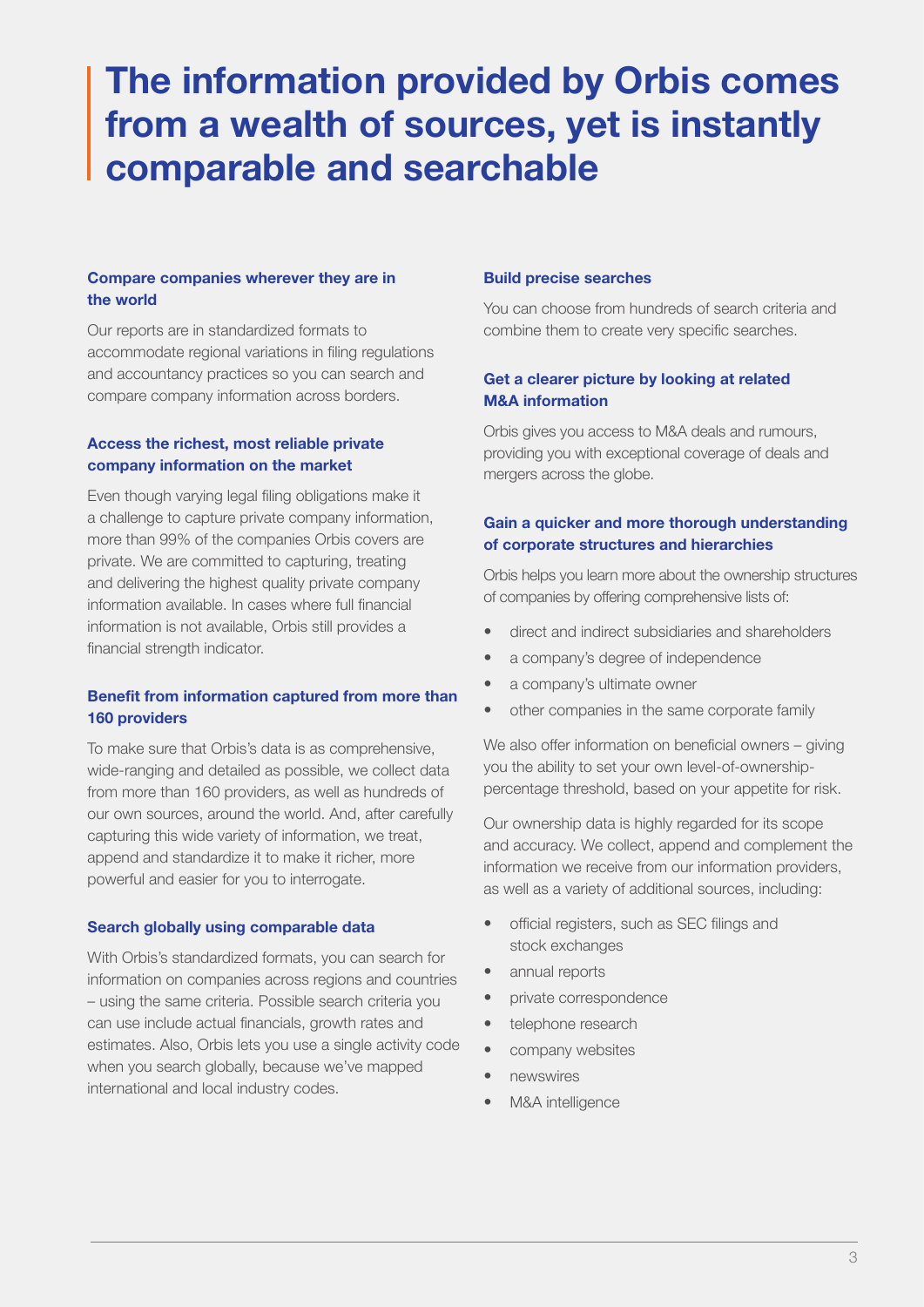#### Take advantage of our financial strength metrics

Use Orbis's financial models, which have been designed by experts to work with our standardized company reports, to gain transparent, independent views and predictive indicators of a company's financial strength. With these financial strength metrics, you'll have the ability to assess companies more quickly and with a greater degree of certainty. They'll also help you benchmark your own models.

Orbis also offers you access to modelled projected financials for predictive analyses.

## Use qualitative scores to help improve the accuracy of your financial strength assessments

Boost your ability to assess companies' financial strength, where financial information is not available, with Orbis's qualitative scores. Qualitative scores are based on non-financial information, including:

- the size and strength of shareholding companies and subsidiaries
- a company's management and number of directors
- a company's experience and structure, such as years in business, number of employees, and capital and legal form

#### Enjoy an enhanced user experience

Our new, state-of-the-art interface lets you quickly and easily access and manipulate the data in Orbis. It aims to both show simplicity and offer complexity.

Its features include:

- enhanced navigation capabilities, simpler screens, and a new navigation bar
- data visualization tools, including the "ownership explorer", "pivot analysis" and "heat map" features to help you analyze information
- a "company profile" format designed to give you an instant overview of a company, with clear, striking visuals and prominent text

#### Benefit from Orbis in a variety of ways

You can either choose to access the entire Orbis database or to use certain subsections that focus on, for example, company size or regional coverage.

We can also integrate Orbis data and functionality into your own systems via a range of apps, web services and add-ins.

You can opt to have Orbis data populate your analysis templates, enrich and refresh your in-house databases and be seamlessly integrated into your workflow.

In addition, there is a range of subscription options. For instance, you can choose an annual subscription or, for less frequent use, you can set up a Bureau van Dijk credit account.

#### Regional options include:

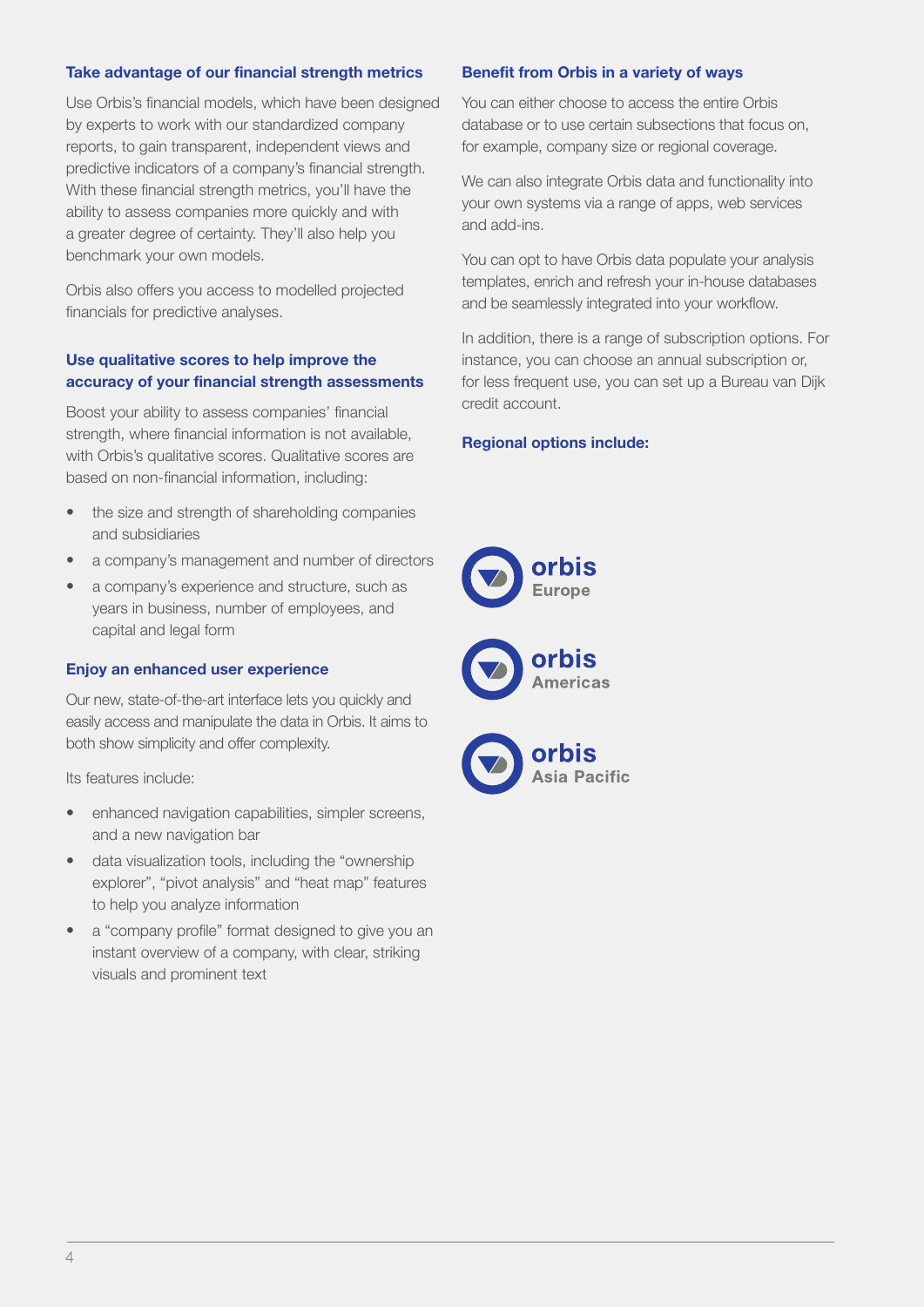# Using Orbis you can be certain of a lot more

# Contact information and summary

Get accurate, updated company details, such as:

- incorporation date
- email address
- address
- URL
- phone number
- domain

# Unique identifiers

Orbis provides you with unique identifying data for each company, which can be crucial for successful integration projects.

- BvD ID number, created from each business's national company number
- Orbis ID number, a unique 9-digit entity identifier
- Local National ID numbers
- Other important ID numbers, including the LEI (Legal Entity Identifier), the EU VAT number, TINs (Tax Identification Numbers), the ISINs (International Securities Identification Numbers)

# Industry and activities

Quickly find key data relating to a company's industry and activities, including:

- primary and secondary industry codes in several local and international classifications
- business activity
- description of products and services

# Country information and links to Country Profiles

- **Population**
- GDP

# Detailed overview

Information on millions of companies, including:

- history
- scope of operations
- activities
- business lines

# Your own data section

Create your own ratios and data fields, and organize your information in a way that best meets your needs.

## **Financials**

Get financial information on corporates, banks and insurance companies. The corporate format is:

- Balance sheet 26 items
- P&L account 26 items
- Ratios 33 ratios

### Financial strength and risk review

Assessment models, supplied by Moody's Analytics and other highly respected providers, offer you:

- scores on 40 million companies, based on financials
- metrics that you can compare across borders and industries
- alerts that monitor changes for you
- a clear dashboard overview, plus detailed datasheets, including the underlying ratios and historical data and trends
- an immediate understanding of a company's credit risk with Moody's Analytics Probability of Default (PD). It takes credit signals to the next level by precalculating PDs for any company in Orbis to enable faster decisions. It provides:
	- Expanded coverage: updated PD measures for over 425 million companies globally using Orbis data. Even with limited financial data, obtain a PD estimate based on our proprietary algorithms.
	- Greater efficiency: easily score entire portfolios of public and private names, without having to make modelling decisions. This solution selects the most appropriate model to use
	- Better decisions: beyond PD measures, model details, implied ratings, trade credit limits, and a confidence indicator for the accuracy of the results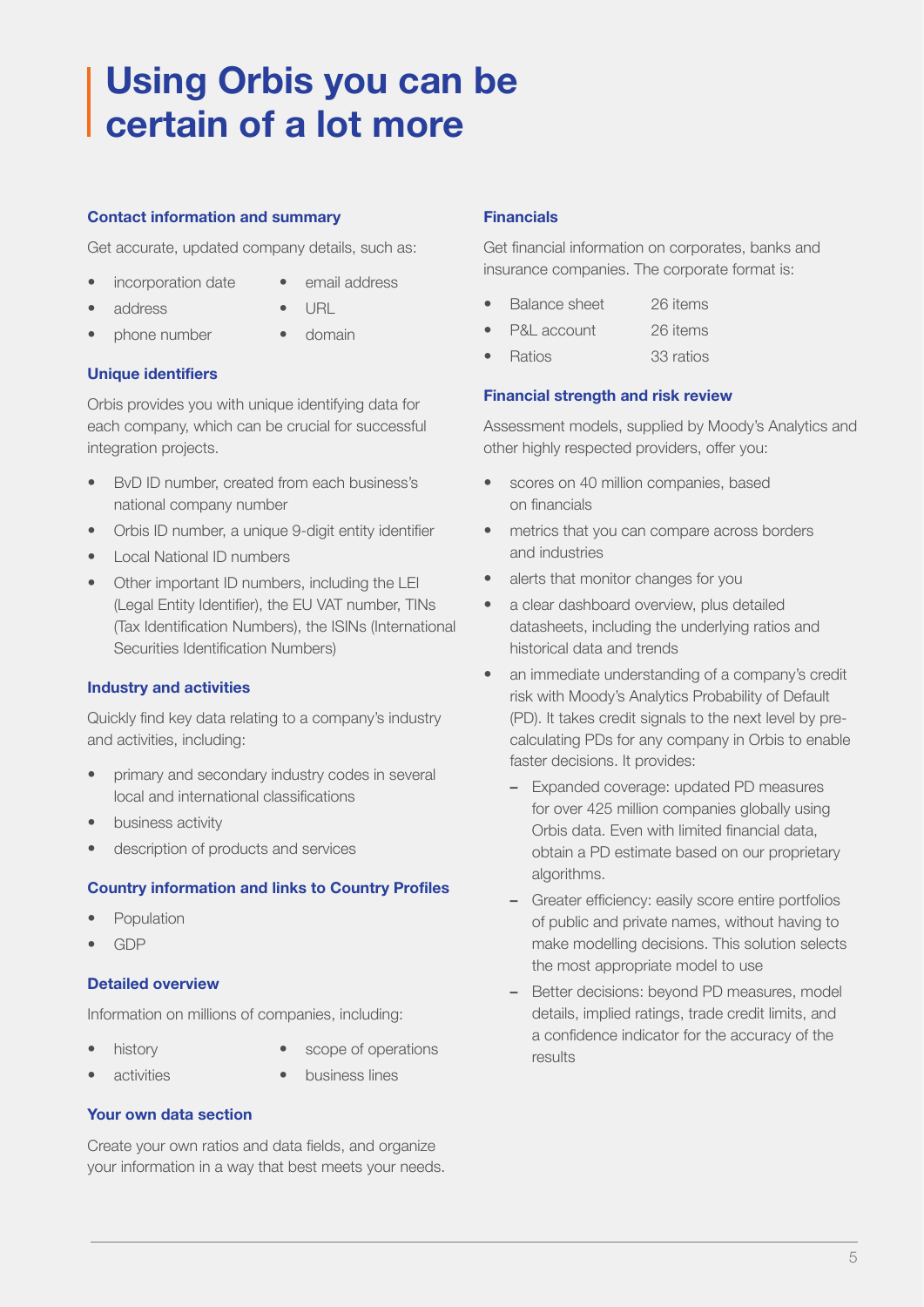- qualitative scores for where financial information is not available. Provided by credit rating agency ModeFinance, these scores use the non-financial information in our databases to help predict a company's health and viability by measuring variables, such as:
	- size and strength of shareholding companies and subsidiaries
	- management and number of directors
	- experience and structure, such as years in business, number of employees, and capital and legal form

# Projected financials

Forecast the risks and rewards of doing business with certain companies, based on models that assess a company, its region and industry.

### Mergers and acquisitions

Orbis provides data on M&A, IPO, and venture capital deals and rumours from Orbis M&A, our M&A database. It covers various deal types, such as:

- M&A activity joint ventures
- IPOs
	- private equity deals

# AML documentation for financial institutions

- AML policies
- Articles of association
- Banking licenses
- Certificates of incorporation
- Extracts from commercial registers
- Lists of regulated financial institutions per regulator within each country
- US Patriot Act certification

# PEPs, sanctions and other watchlists

Orbis helps you reduce compliance-related risk by checking individuals, companies and corporate groups against PEPs, sanctions and other watchlists.

#### Marine vessels data

Use Orbis to check if certain ships appear on any sanctions lists.

### People information and contacts

Orbis offers an extensive database of relevant people within or connected to companies, such as:

- advisors
- auditors
- directors senior managers
- board members
- 
- other contacts

Results show current and previous positions, as well as their connections to other contacts.

#### News

Stay up to date with the latest company-related news stories from around the world with Orbis's news service, which also highlights news with a negative sentiment to help you make the best-informed decisions. Updated every 15 minutes, our news service collates relevant stories from reliable sources, including:

- NewsEdge
- Reuters News Agency
- Orbis M&A
- **Syndigate**

#### ESG reputational risk data

Assess the reputational risk involved with potential business partners using environmental, social and governance (ESG) risk metrics on companies, including a reputational risk index and reputational risk rating.

Moody's ESG Predicted Score is a set of models designed to provide more than 50 comparable and standardized metrics, including granular ESG scores, an energy transition score, a physical risk management score, and carbon emissions footprints. These predicted metrics allow you to compare companies across industrial sector, market cap size segment, and location, while accounting for economic, social, natural, and human capital development indicators in the location(s) where a company operates. Our ESG Predicted Score coverage has increased to around 300 million entities.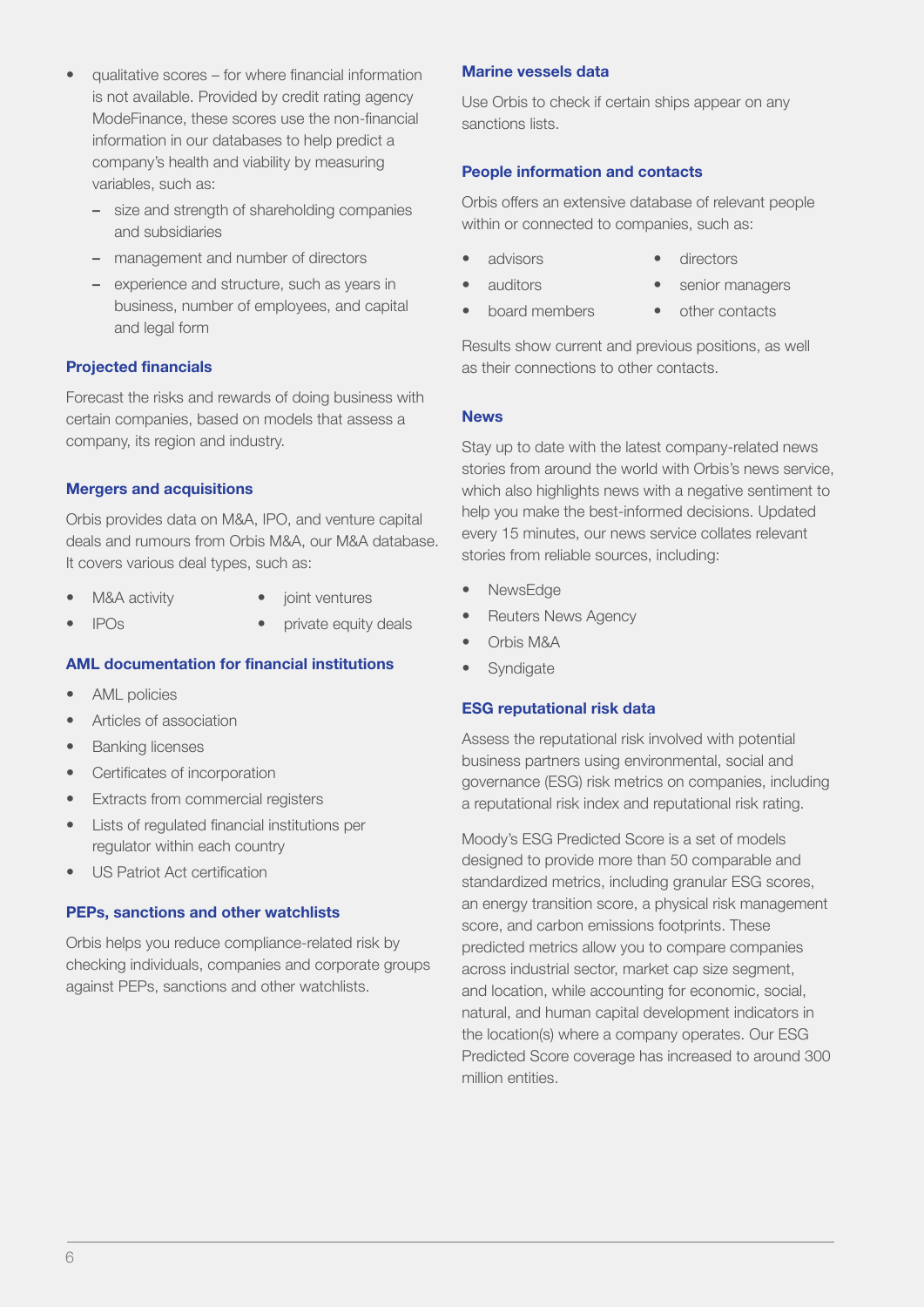#### Industry research

Access a wide range of detailed expert research on industries and companies, including SWOT analyses, in a fully searchable database.

Sources include:

- GlobalData
- Moody's
- MarketLine
- **Morningstar**

#### Public interest entities

Discover new opportunities for your auditing services by taking advantage of Orbis's identification and flagging of PIEs.

#### Peer group report

Orbis lets you compare subject companies to their peers.

#### Private equity portfolios

Identify portfolios of specific private equity companies.

#### Corporate ownership information

This comprehensive and highly regarded dataset is exclusively available in Bureau van Dijk products and includes information on:

- shareholdings and subsidiaries
- direct and indirect ownership
- ultimate owners domestic and global
- independence indicators
- corporate groups all companies with the same ultimate owner as the subject company
- company tree diagrams
- beneficial ownership defined by your risk appetite and chosen percentage thresholds, an entity's beneficial owners are isolated and brought to the surface in a dedicated module you can subscribe to. We provide both calculated beneficial ownership as well as beneficial ownership from official country registries

In addition, Orbis structures this data so you can:

- calculate ownership using either "bottom up" or "top down" approaches
- edit definitions of ownership, by setting your own percentage thresholds

#### Royalty agreements

Information on licensing agreements and royalty rates involving companies you're researching.

#### Original documents

Take advantage of a variety of resources, including:

- locally filed "scanned images" and links to documents filed at registries
- the ability to order copies of official business documents from around the world, plus reports for companies not currently on Orbis
- PDFs of annual reports

#### Patents and intellectual property

Use Orbis's searchable database of patents associated with companies and various options to view patents by sector or group.

#### Additional sections for listed companies

Orbis also provides you with a wide range of information options for listed companies, including:

- cash flow
- description and history
- full-colour scanned, annual, interim and quarterly reports, plus Corporate and Social Responsibility reports – these are also available for many delisted companies
- more detailed accounts and interim accounts
- daily ratings
- segment data
- stock data, including:
	- security and price details
	- current stock data
	- annual stock data
	- current stock valuation
	- monthly, weekly and daily pricing series

#### Orbis Historical

If you'd like to research a company's history, beyond the 10 years covered in Orbis's reports, a subscription to Orbis Historical gives you access to historical data going back 15-20 years.

To show you historical information in the context of current company data, we:

- use the same Orbis ID numbers for Orbis Historical and the current version of Orbis
- "treat" the historical data to make it compatible with current data formats, so any changes we've made recently to ratio calculations are replicated in the historical data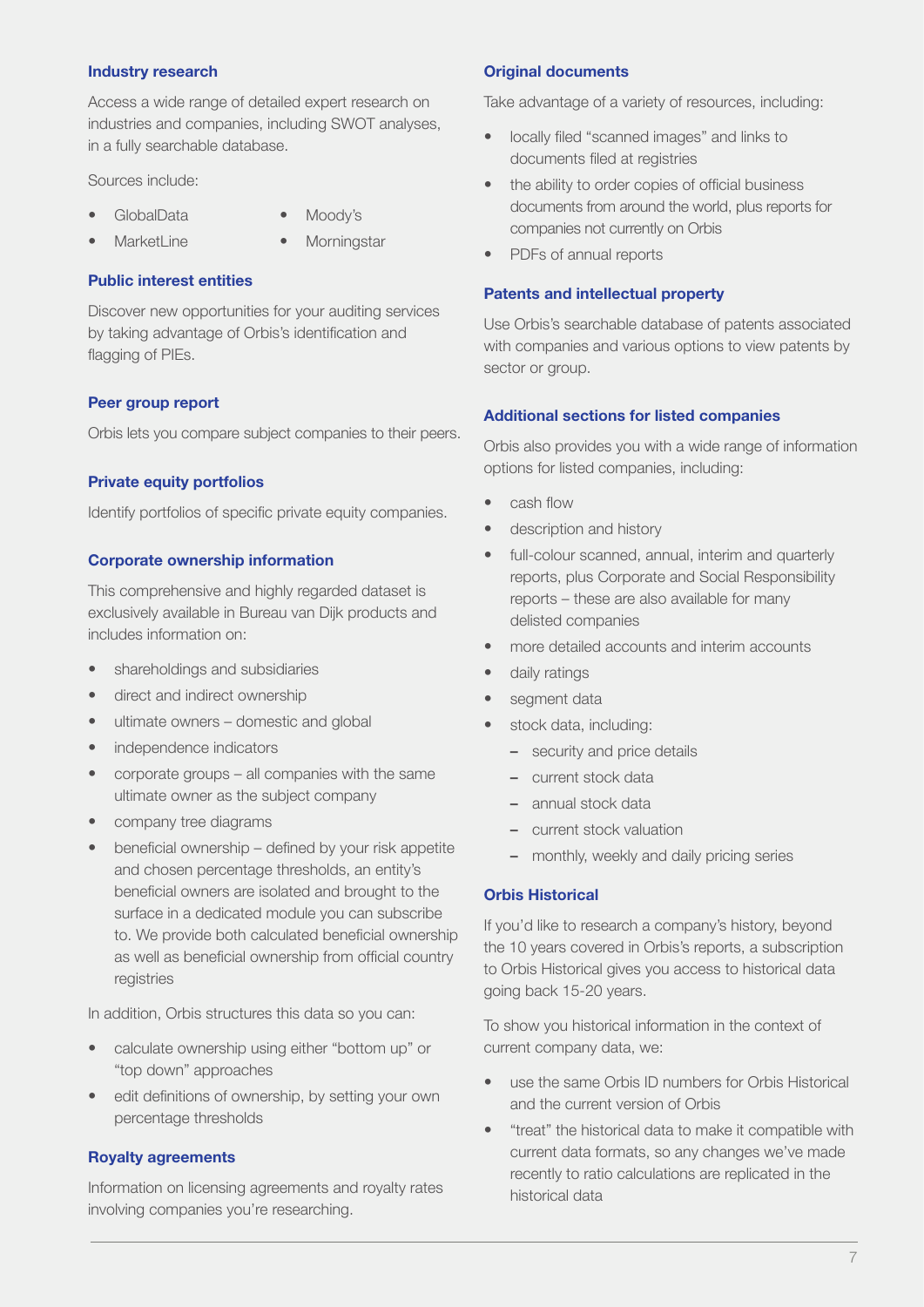# Use Orbis across a range of business functions and platforms, as a standalone database or combined with one of our purpose-built catalysts

#### Credit risk management

Orbis helps you do fast company financial checks and in-depth analyses. Use its unique financial strength data and comparable, detailed financial reports to do credit assessments across multiple countries. And it can also be integrated with your own risk systems.

#### Corporate finance and M&A

Orbis lets you analyze individual companies in detail and compare companies against each other. You can build very specific searches to help you find potential target companies.

You also get exceptional coverage of deals and rumours with our M&A database, Orbis M&A, which is directly integrated into Orbis.

#### Procurement and supplier risk management

Confidently assess a supplier's financial viability across the globe using standardized financial data and comparable financial strength indicators. And use our PEPs and sanctions screening to help safeguard your reputation.

#### Business development and strategy

Use Orbis to engage in strategic business development and CRM enirchment. Orbis can also serve as a planning tool and help you find new opportunities.

#### Master data management

Use Orbis to enrich and refresh your in-house data. Orbis's unique identifiers and bespoke matching/ deduping/enhancing services can help create links between disparate datasets across your organization and create single customer views from data silos.

#### Compliance and third-party due diligence

Use Orbis to enhance your Anti-Money Laundering (AML) and Know Your Customer (KYC) research, reputation risk management and Client Due Diligence (CDD). In addition, the implementation tool lets you automate and speed up your FATCA and CRS pre-screening processes.

#### Transfer pricing

Orbis combines company data with transfer pricing functionality, so you can plan, set policies and manage risk. You can also document your compliance procedures to help with the full TP analysis process.

Our feasibility and savings analyses mean you can finetune your policies, create robust audit-defense analysis and prepare TP documentation.

We've also created a full document management system to help with BEPS and country-by-country (CbC) reporting requirements.

#### Academic research

Use Orbis as a valuable research tool, as well as a teaching or learning resource. The 10-year history function offers a major benefit for your academic research, and we can also supply more extensive historical information if required.

In addition, Orbis is compatible with various academic access systems, protocols and subscription services.

#### Professional services

You can use Orbis to add a new level of certainty to your management consulting projects and executive searches. Orbis is the ideal tool to help you market your professional services to other companies.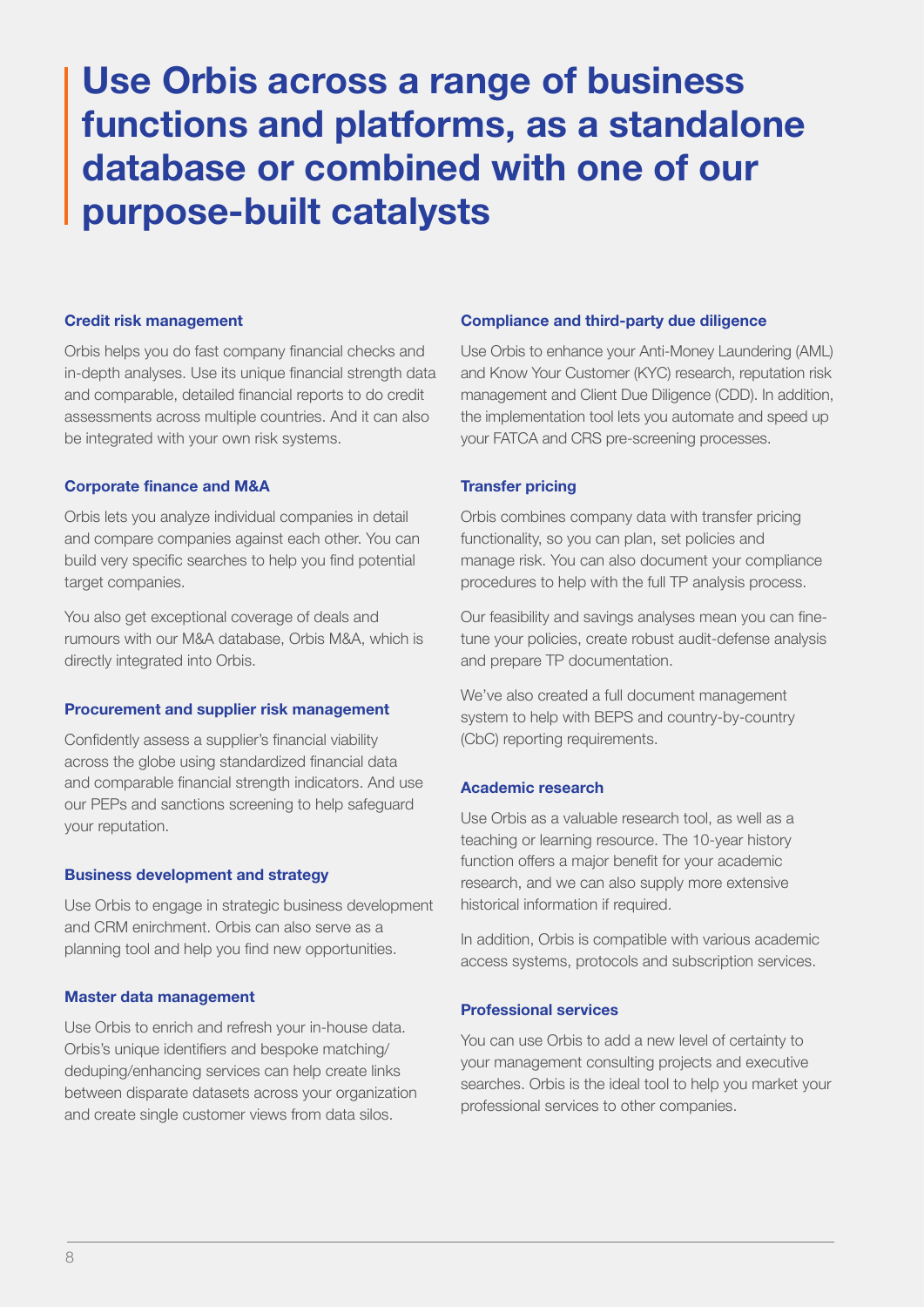# Orbis's high quality information powers the business of certainty

#### Coverage and timeliness

To make certain you have access to the broadest and timeliest information possible, we select our information providers based on the:

- breadth of their coverage
- extensiveness of their company population
- proportion of companies with recent accounts

We maintain strong relationships with our information suppliers and work proactively to make certain you're able to get information with the greatest value to you.

# Quality and accuracy

We take certain steps to make sure that Orbis offers you the highest quality information possible. These include:

- running frequent quality and accuracy checks, using a combination of automated and manual testing
- examining all datasets to guarantee consistent quality levels
- alerting information providers as soon as we detect any inaccuracies

### Usability and relevance

Because we're in the business of certainty, we're committed to providing you with the most comprehensive, effective and relevant company information available. So, we:

- aggregate and link data from different sources to provide comprehensive, unique reports, which combine financial data from our external information providers with additional news, financial strength indicators, stock data, and so on
- integrate official and well-known references, such as local activity codes, accounting formats and national identification numbers
- accommodate different alphabets or characters, so you can search companies in local and international formats
- offer transparency about coverage, letting you know where data is sourced from and how data points are calculated – you can click on financial items to see the formulae, the derivation of the data and the relevant values on the original filed document
- provide a range of options that allow you to tailor how the data in Orbis is defined, including the ability to change the definition of ownership or create your own ratios

Orbis contains information on companies in all countries, captured from a diverse range of sources, and treated to add value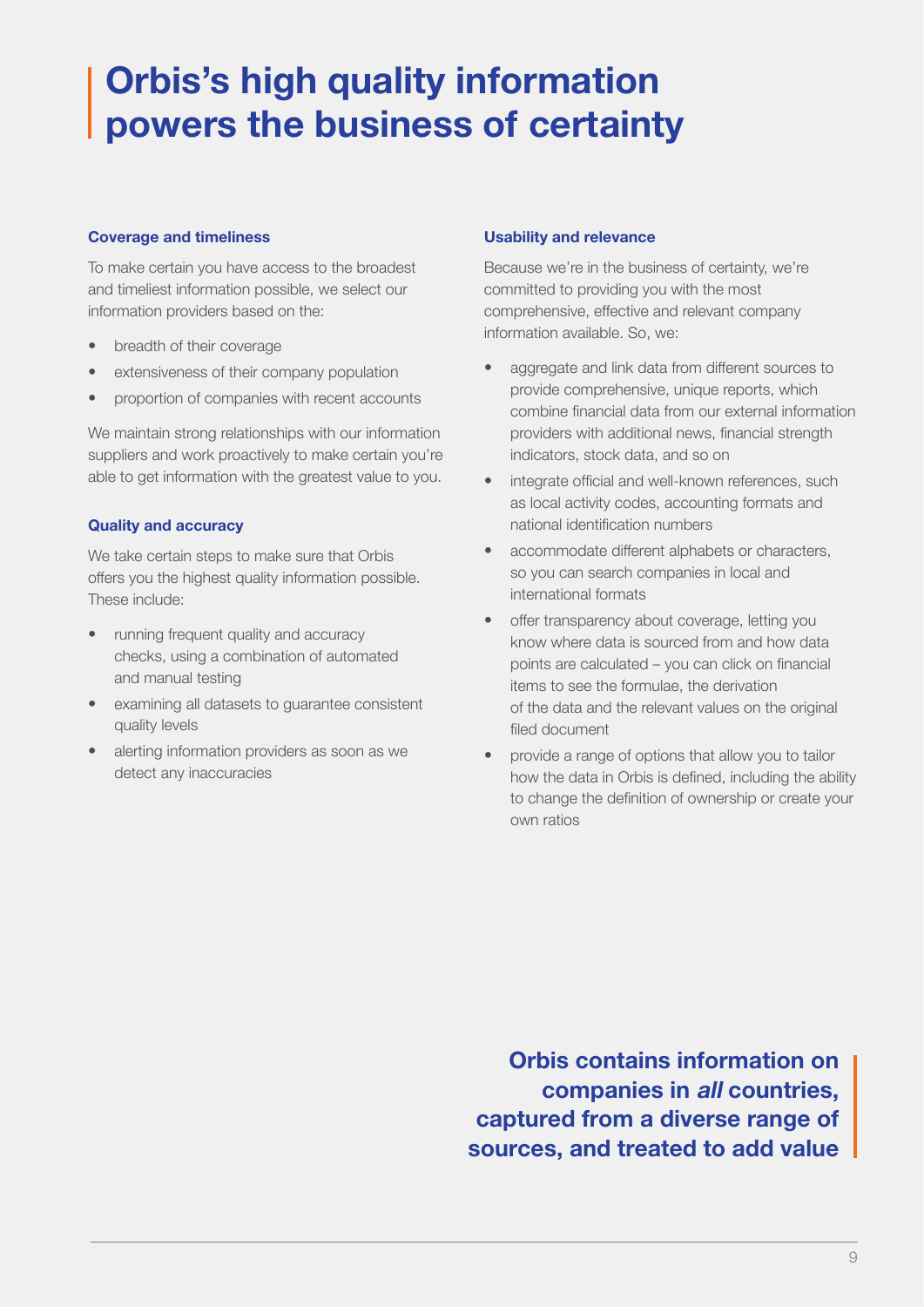# We capture data from regulatory and other sources

Industry research | News | M&A deals | Company overviews | Company financials Royalty agreements | Corporate actions | Industry codes | Directors and contacts Marine vessels | Original documents | Agency ratings | PIEs | Shareholders & subsidiaries LEI numbers | Patents | ESG risk info | Intellectual property | AML documents Stock data and earning estimates | Financial strength data | PEPs & sanctions | Public tenders

# We treat data to add value



User interface, data visualization, analysis and integration

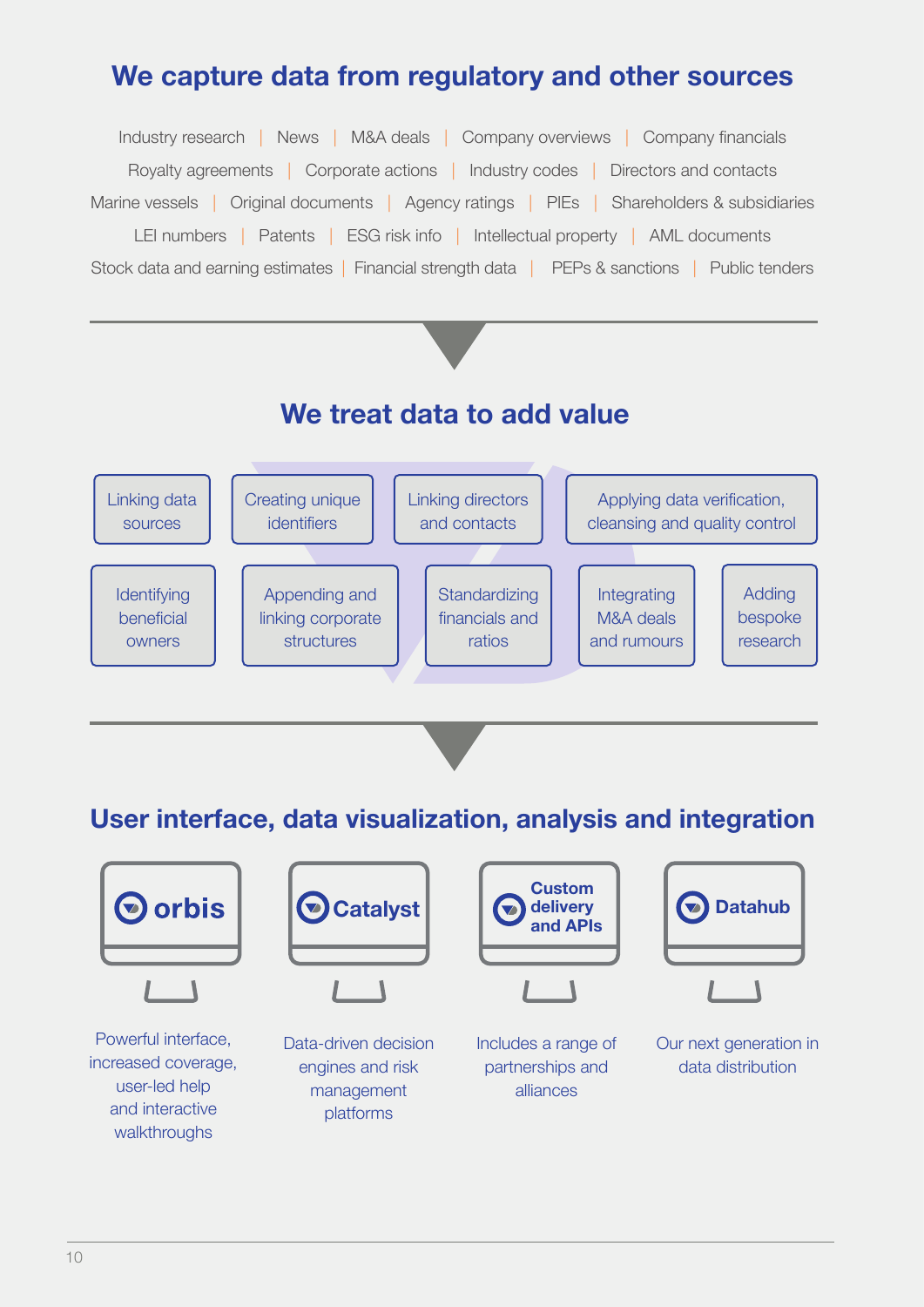# Some of the providers we work with Some of the providers we work with to create Orbis to create Orbis

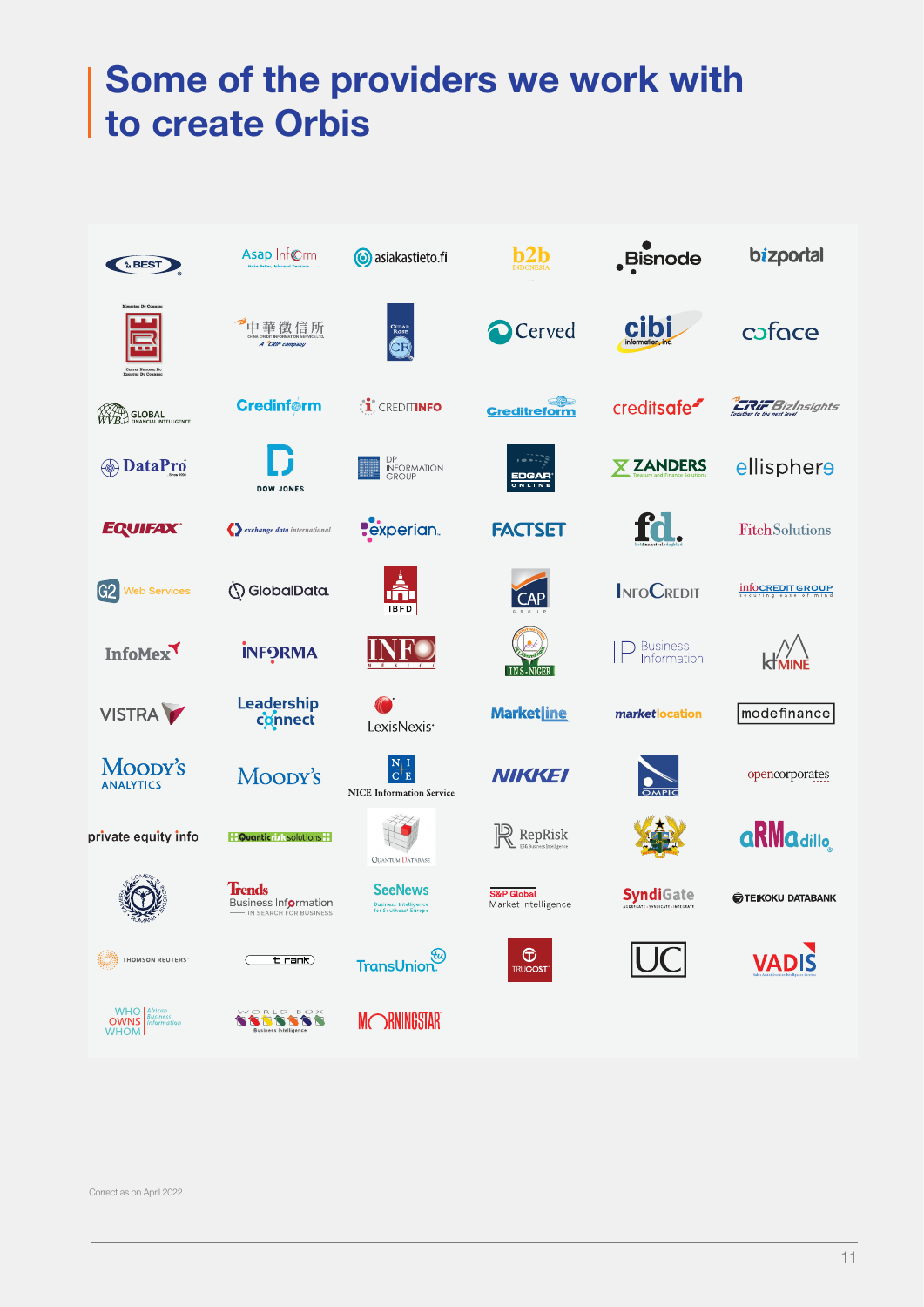# Add clarity, depth and breadth to your spreadsheets and analysis templates, as well as your own data systems and workflow

#### Export and integrate data

You can download your research into all popular formats and integrate the graphs into your reports and presentations.

#### Create your own alerts

You'll be able to tailor our flexible alerts service to monitor individual companies for changes in areas, such as new financials, M&A rumours or news stories.

### Harness analysis and enhanced data visualization tools

Orbis gives you tools so you can analyze both individual and groups of companies, including statistical and peer analyses. The pivot analysis option allows you to take your research results and split them into sections, based on pivot variables specified by you, to create a view similar to pivot tables in Microsoft Excel.

#### Create your own data options

As well as the numerous ratios and financials Orbis provides, you can also create your own personalized options. And you can bring in your own data fields to include in your reports. For example, you can append customized, relevant information to reports, such as how much a particular company spends with you.

Orbis's financial strength data, rich, structured ownership information and comparable, detailed financial reports offer the perfect tools to do in-depth analysis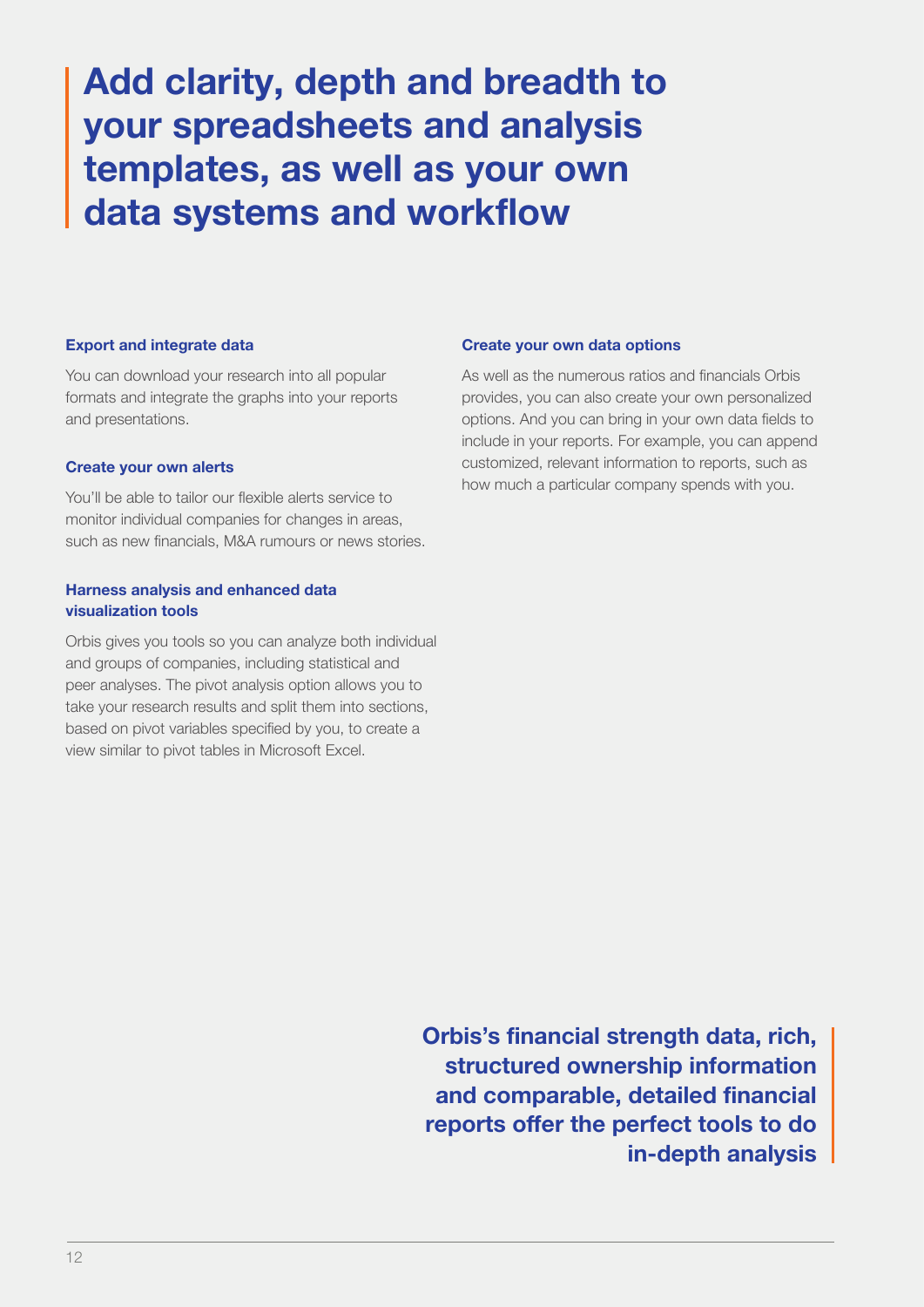# Integrate data from Orbis into your systems and workflow easily and effectively

# Apps

Many well-known software systems have apps that easily integrate with Orbis, with more being created all the time. Compatible apps include:

- MS Dynamics
- **Oracle**
- **Salesforce** SAP FSCM

Orbis can also integrate with a range of professional services, CRMs and practice management systems.

### Web services

Pull data from Orbis into your existing systems using the Bureau van Dijk Web Services Kit. Our dedicated custom team can also create bespoke solutions for you.

# Contemporary add-in

Orbis's enhanced contemporary add-in aids dynamic analysis in Excel, PowerPoint and other Office products. You can use it to populate templates in Excel and PowerPoint with data from Orbis, including the following:

- data points
- graphs
- formulae
- text fields

You can view the data instantly using your scoring methods, analysis or presentation methods. You can search for companies within Excel. And your templates are automatically updated whenever Orbis is updated.

# Enrich and refresh your data

Access an extensive amount of information and use it to append your records directly. Orbis lets you include and maintain valuable data points in your systems, such as your CRM or supplier management systems. And when Orbis is updated, so are your records.

You can include information on what a company does, who owns it and its financial strength. And financials are consistent across countries.

# Credit scoring and modelling

Use the financial data on Orbis to create your own credit assessments and attain greater transparency than would be possible with traditional credit scores.

Orbis offers the richest, most reliable data when it comes to assessing credit risk. Our financials and financial strength metrics are comparable across borders. The data can be integrated into your existing credit scoring systems to help you create more efficient ways of assessing financial risk.

### Compliance and AML research

Include compliance-critical data points from Orbis in your onboarding systems. You can also integrate them into your existing compliance structures and processes.

Some of the compliance-related information can be customized and incorporated into your own systems, including:

- PEPs and sanctions data
- **ESG** risk ratings and metrics
- AML information, such as:
	- AML policies
	- articles of association
	- banking licenses
	- certificates of incorporation
	- extracts from commercial registers
	- lists of regulated financial institutions per regulator within each country
	- US Patriot Act certification